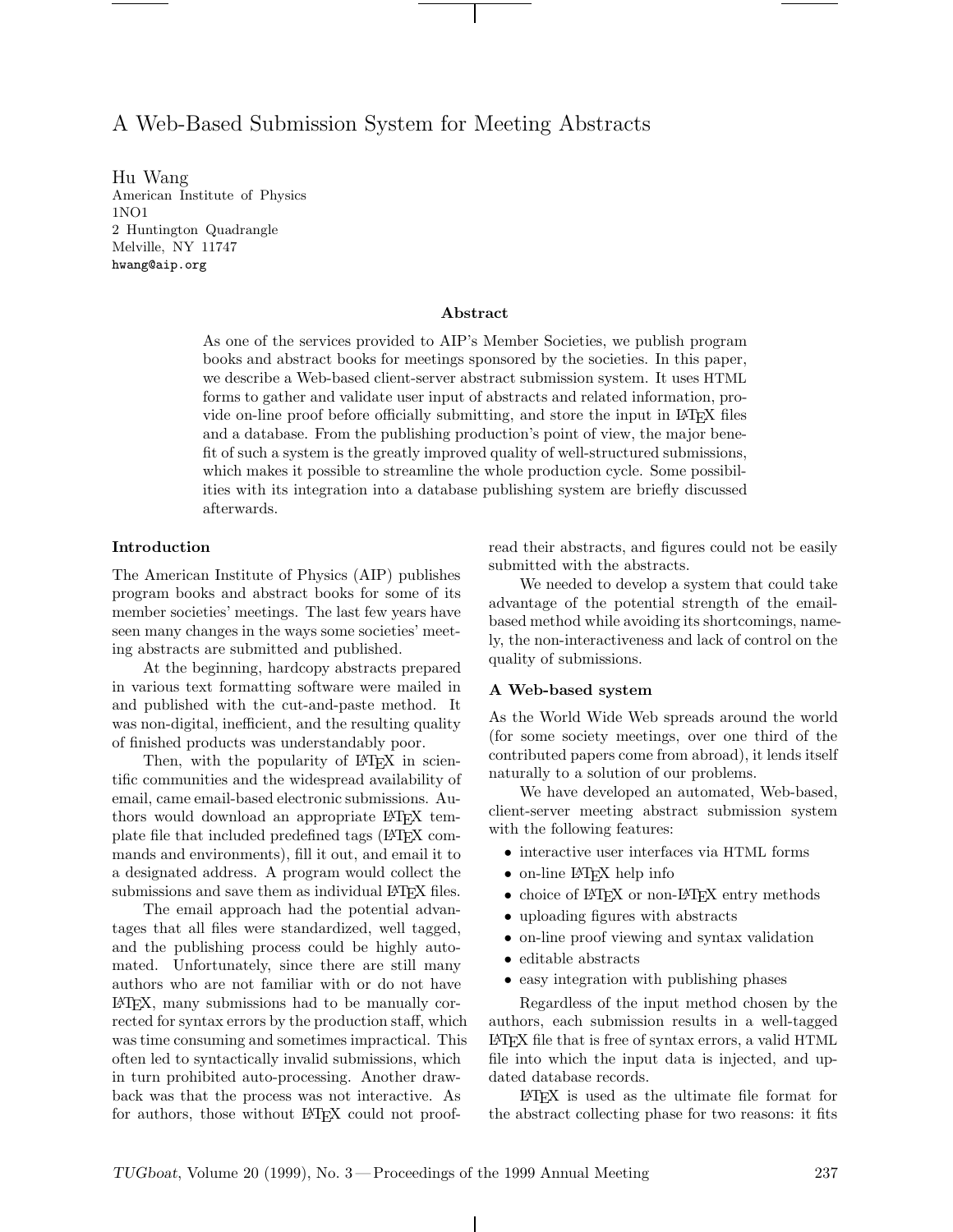# Hu Wang

well with our existing production systems and it is a widely accepted standard for publishing scientific and technical documents. In fact, the on-line proof is produced by L<sup>AT</sup>FX, along with dvips, and some PostScript-to-gif conversion program.

# **System requirements**

**Client:** Internet connection and a conventional Web browser.

Server: Web server, L<sup>AT</sup>EX, dvips, Image Alchemy or ps2gif, GhostScript, and CGI scripts.

In the following section, we describe the implementation of this system.

#### **Implementation**

A user accesses the system by using a Web browser to connect to a designated URL and entering the meeting password included in the calls for paper distributed to the society members.

Once logged in, the user indicates whether he or she is entering a new abstract or wishes to edit a previously submitted abstract by clicking on the appropriate radio button. The former choice prompts the author to indicate, via radio buttons, the total number of mailing addresses needed for all the authors of the abstract and the total number of figures (up to 2) in the abstract. An appropriate template is then displayed for the user to fill out. The latter choice requires the user to enter the abstract number and the PIN that were both assigned and emailed to the author by the system when the abstract was initially submitted. In this case, their filled-out template will be shown for editing. Authors who forget their abstracts numbers and PINs can query the system and the results will be emailed back to them.

**Template.** One of the key components of the system is the Web template. The elements from this HTML form are captured for insertion into the database and are also tagged for the LAT<sub>EX</sub> file that results from completing and submitting the template form.

To accommodate users who are unfamiliar with or do not need LATEX, the top of the template has two radio buttons labeled "Straight Text" (i.e. non- $L^2F_X$ ) and " $L^2F_X$ ", respectively, for choosing the method of entry. With the former method, no LATEX commands are recognized because everything entered will be treated literally, which means it is impossible to choose fonts or set math expressions. The usual LATEX commands are allowed with the LATEX entry method — except for \thanks, \footnote, \begin{center} and the like.

The template has hyperlinks to sample inputs for both entry methods, and to LAT<sub>EX</sub> help on how to input symbols and mathematical expressions. When clicked, these links open separate windows for easy reference.

The following form elements are used in the template:

- radio buttons for choosing the entry method
- presenting author's name
- corresponding author's name, address, country, phone, email address, fax
- title and short title
- author's name and address
- <textarea> for abstract body
- file selection fields for uploading figures (if any)
- figure caption (if any)
- topics of paper
- requested presentation method
- hidden fields

Hidden fields are for passing state variables information from one invocation of a CGI script to the next. They are embedded in the template to identify the client session, to indicate if it's a new or previously submitted abstract, as well as the number of figures and author groups in the abstract.

**CGI scripts.** Processing of submitted forms is handled by CGI scripts, which are programs communicating (via the Web server) with clients. The essential scripts are those that deal with filled templates and proof screens. They perform the following tasks sequentially:

1. Validate the form and figures (PostScript or Tiff only, if any). This checks if any required input fields are empty, if illegal input is found (e.g. no TEX or LATEX commands are allowed in the Straight Text entry method, \thanks is not allowed in either method, and so on.), and if the uploaded figure is a valid PostScript file (the PostScript language interpreter Ghostscript is used for this purpose) or a Tiff file.

Any input that fails to pass the validation will cause an appropriate error message to be displayed.

Here, JavaScript, which is faster on the client side, can be used for form validation also.

2. Build a temporary LATEX file and process it. If there is no syntax error, run dvips and Alchemy to generate the gif image and display the image to the user for proof. If there are syntax errors, extract the error message from the log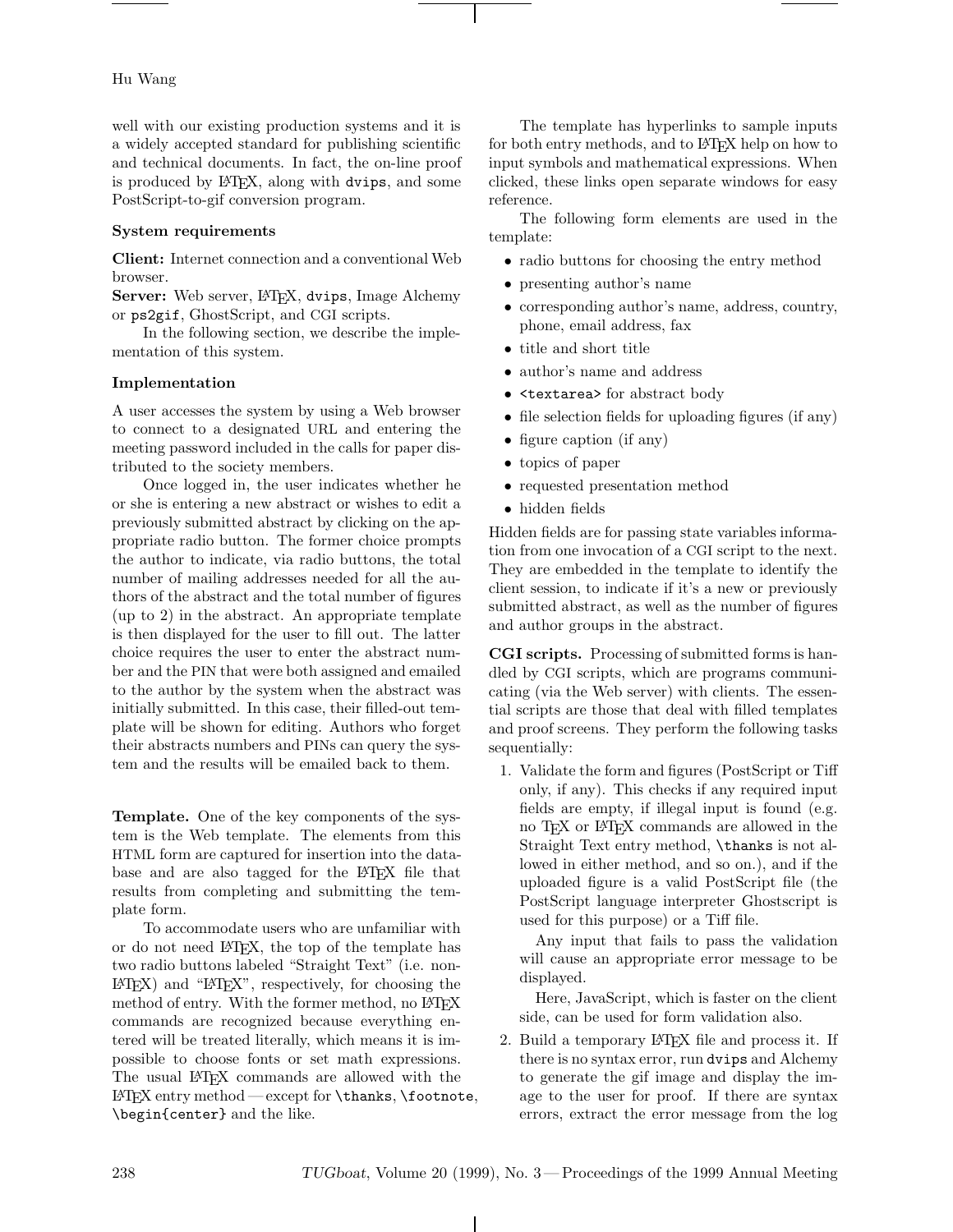file, display it, and ask the user to go back to the template screen and fix the L<sup>AT</sup>EX error.

We choose the gif format for proofing because it is accessible without requiring browser plugins or help applications. Of course, the PDF format may be used for proofing, which requires the Adobe Acrobat Reader for viewing.

In order to show the user the dynamically generated gif, we must prevent browser caching from displaying the old gif. This can be done by proper HTTP headers such as 'Cache-Control: no-cache' or 'Cache-Control: no-store'. The gif file for a typical abstract is about 20Kb in size.

Building LATEX files via the Straight Text method warrants a little note here, as whatever the user has entered will be treated as literal. The CGI script must handle the following TEX special characters carefully to properly escape them:

#\$%&\_{}~^\<>|

For example, author's input < should be converted to  $\sqrt{$\leq$}$  in the LAT<sub>F</sub>X file; otherwise, unexpected output will result even though LAT<sub>EX</sub> does not complain.

It's rather straightforward to build LATEX files with the LAT<sub>EX</sub> entry method — just insert the author input data into the arguments of appropriate LATEX control sequences. Not surprisingly, the LATEX file's tags correspond nicely to the template's elements. For instance, these tags are used:

- \pauthor
- \cauthor
- \caddress
- \cphone
- \cemailaddr
- \cfax
- \title
- \author
- \authaddress
- \begin{abstract}
- \caption
- \category
- \pmethod

Let us now demonstrate the relationship between author input in each entry method and the resulting LATEX file.

**The Straight Text method.** In this sample, the user faces a screen with the prompt "Title" on the left and a blank box. The title text is input literally, like this:

*Title:* Straight Text Mode #\$% Title

which will be converted into the following in the resulting LAT<sub>F</sub>X file:

# \title{Straight Text Mode \#\\$\% Title}

Notice that the literal input of the special characters #\$% has been correctly converted with the addition of backslashes.

The LAT<sub>E</sub>X method. By selecting this method, authors can directly input LATEX code. In this sample, the author is facing a similar screen, with "Presenting Author" as the prompt to the left of the boxed area for the name:

*First name:*  $\vert P \backslash \text{al} \vert$  *Last name:*  $\vert$ Kn $\backslash \text{vol}$ 

will result in this statement in the LAT<sub>E</sub>X file:

#### \pauthor{P\'al}{Kn\"oll}

3. Build a temporary HTML file into which the user-input data is inserted. This file will be needed if the user wants to edit a previously submitted abstract later on.

Here, care is needed too. First, every " character entered by the user must be replaced in the resulting HTML file by the *entitized* version, i.e. by  $\&$ quot; so that it does not interfere with the HTML form's element value delimiter ". Second, any scrolling list element in the template must be placed in the HTML file and a SELECTED attribute inserted inside the <option> that has been selected by the user.

For instance, the previous example of entering the presenting author name would yield the following lines in the HTML file:

```
First name:<input name=p_fname
           type=text value="P\'al">
Last name:<input name=p_lname
    type=text value="Kn\"oll">
```
Please note, when displaying an HTML file, the browser replaces all entity references such as the above one with the corresponding characters. Therefore, the CGI script that processes the submitted form does not need to *de-entitize* any form data.

4. Insert relevant information into the database. This may be needed later for searching, reporting, mailing label printing, etc.

After the LATEX source file is error-free and a proof of its output is displayed, the user may decide to finally submit it to the system or may go back to the template to massage it further